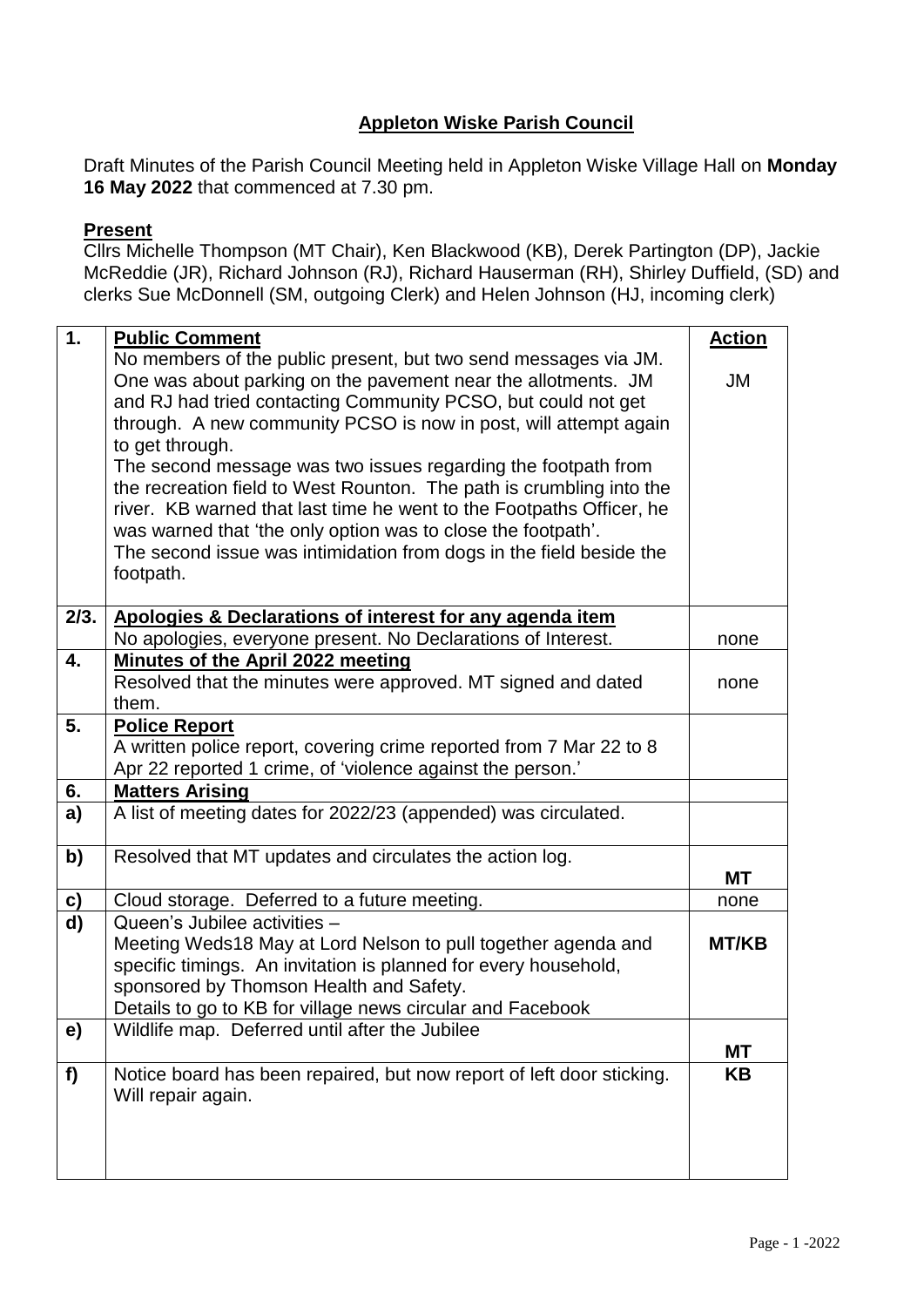| 7.             | <b>Correspondence</b>                                                       |    |
|----------------|-----------------------------------------------------------------------------|----|
| $\overline{a}$ | E-mail re problems with heavy shrubs at Willow End that have come           |    |
|                | away from the fence and their weight is making the fence lean.              |    |
|                | However, there was uncertainty about whether the shrub border               |    |
|                | belongs to Willow end, or is Village Green. Awaiting Land Registry          |    |
|                | document which should make this clear. Deferred to next meeting             |    |
| b)             | Letter regarding spare plank from bus shelter library. Resolved to          |    |
|                | donate the plank to the Church.                                             |    |
|                |                                                                             |    |
| c)             | YLCA requests 2 councillors to attend local branch meetings.                |    |
|                | Resolved that KB and RH will attend.                                        |    |
| d)             | HDC offering support with Neighbourhood Plan. Resolved to ask               | HJ |
|                | HDC representative to come to and explain what support is                   |    |
|                | available.                                                                  |    |
| 7.             | <b>Planning Matters</b>                                                     |    |
| a)             | Alterations and extension to 2 storey home at Swallowfields has             |    |
|                | been granted. Ref no 22/00103/FUL                                           |    |
| b)             | Application for Certificate of Existing Lawful Use relating to the          |    |
|                | construction and continuous occupation of "The Chalet" as a                 |    |
|                | wellinghouse has been granted. Prospect House Farm ref no                   |    |
|                | 22/00289/CLE                                                                |    |
| 8.             | <b>Financial Matters</b>                                                    |    |
| a)             | Resolved to pay BHIB for Insurance renewal from 1 <sup>st</sup> June £56.88 |    |
|                | plus VAT total £511.71                                                      |    |
| b)             | Final 2021/22 book-keeping and budget reports were presented.               |    |
| c)             | Resolved to pay Yorkshire Local Councils Associations £25.00 for            |    |
|                | training course for new clerk. on 10 <sup>th</sup> May                      |    |
| <u>d)</u>      | Resolved to pay Village Hall £12.00 for rent April meeting                  |    |
| e)             | Resolved to pay PT Landscapes £390.00 plus VAT £78.00, total                |    |
|                | £468 for 3 grass cuts in April.                                             |    |
| f)             | Resolved to pay Freeman Johnson £322.00 plus £60.40 VAT, total              |    |
|                | £382.40 for legal work on transfer of land from ARA to the PC               |    |
|                | (previously approved).                                                      |    |
| g)             | Resolved to reimburse DP £5.00 for stain for village street signs.          |    |
| h)             | Resolved to pay for refreshments for Parish Meeting, costing about          |    |
|                | £30-£40.                                                                    |    |
| i)             | Resolved to pay Village Hall for the wildflower turf on their behalf        |    |
|                | and they will donate the net amount. Cost is £278.20 plus £55.64            |    |
|                | VAT, total £333.84.                                                         |    |
| j)             | Income received since last meeting: -                                       |    |
|                | £5.39 x 3, total £16.17, for allotment rents.                               |    |
|                | £278.20 from Village Hall for net cost of wildflower turf.                  |    |
|                | £3,685.00 from HDC for 6 months Precept.                                    |    |
|                | £200.00 from Village Hall towards cost of Village Hall planting.            |    |
| $\mathsf{k}$   | The Annual Internal Audit Report for 2021/22 included at page 4 of          |    |
|                | the Annual Governance and Accountability Return (AGAR) 2021/22              |    |
|                | was noted.                                                                  |    |
|                |                                                                             |    |
| m)             | The Annual Governance Statement 2021/22 for Appleton Wiske                  |    |
|                |                                                                             |    |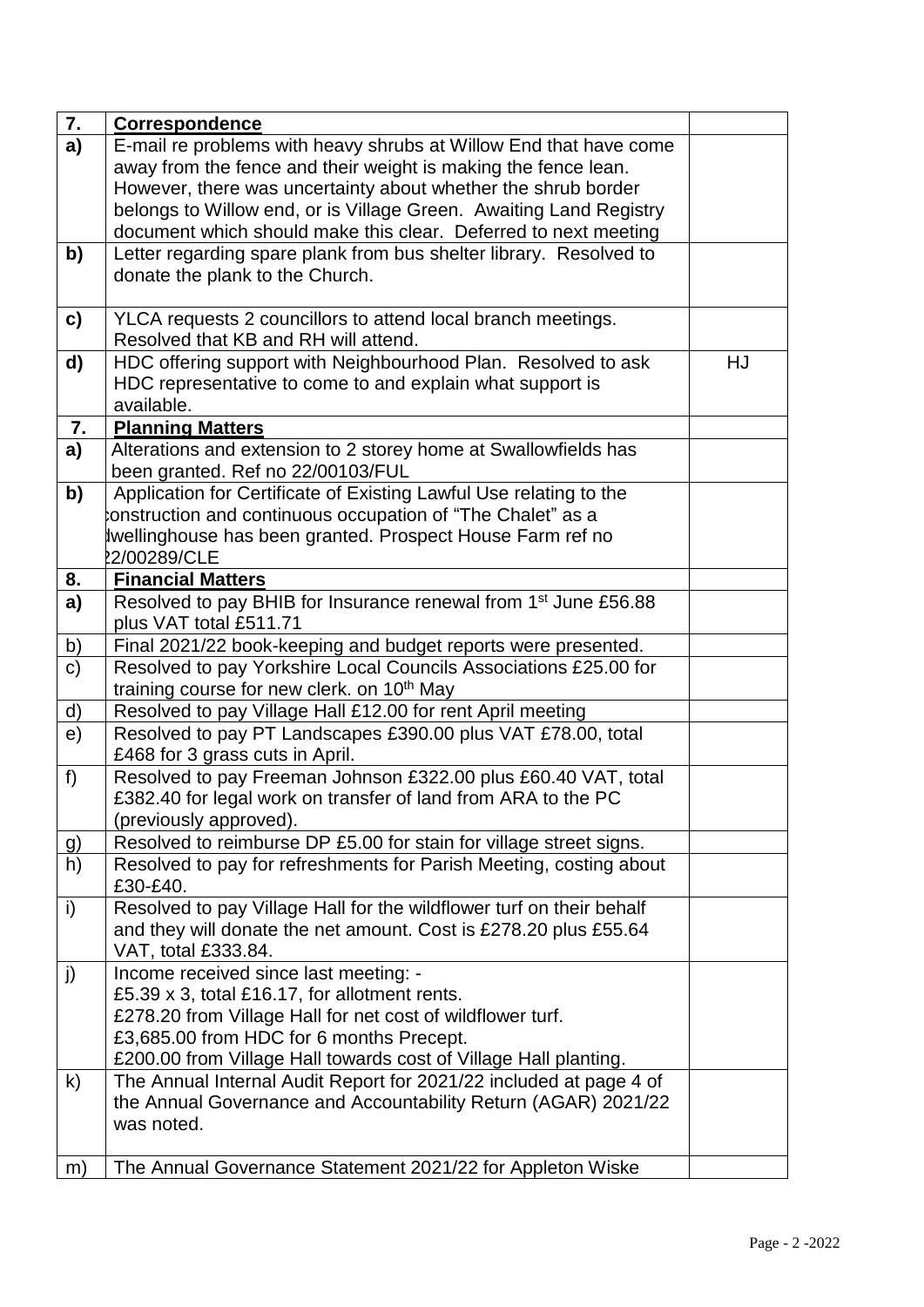|     | Parish Council (AGAR 2021/22) was approved.                                                                                                                                                                                                                                                    |      |
|-----|------------------------------------------------------------------------------------------------------------------------------------------------------------------------------------------------------------------------------------------------------------------------------------------------|------|
| n)  | The publication of documents required by Accounts and Audit<br>Regulations 2015, the Local Audit (Smaller Authorities) Regulations<br>2015, SI 2020/404 The Accounts and Audit (Coronavirus)<br>(Amendment) Regulations 2020 and the Transparency Code for<br>Smaller Authorities was approved | HJ   |
| 9.  | <b>Reports from Representatives</b>                                                                                                                                                                                                                                                            |      |
|     | The report from the minibus representative was deferred to the next<br>meeting.                                                                                                                                                                                                                |      |
| 10. | Items for information or next month's agenda                                                                                                                                                                                                                                                   |      |
| a)  | Letter from Howard Dawson.                                                                                                                                                                                                                                                                     |      |
|     |                                                                                                                                                                                                                                                                                                | none |

Meeting closed at 8.10 p.m. Next meeting Monday 6<sup>h</sup> June 2022 in the Village Hall Committee room.

Helen Johnson, Clerk to Appleton Wiske Parish Council